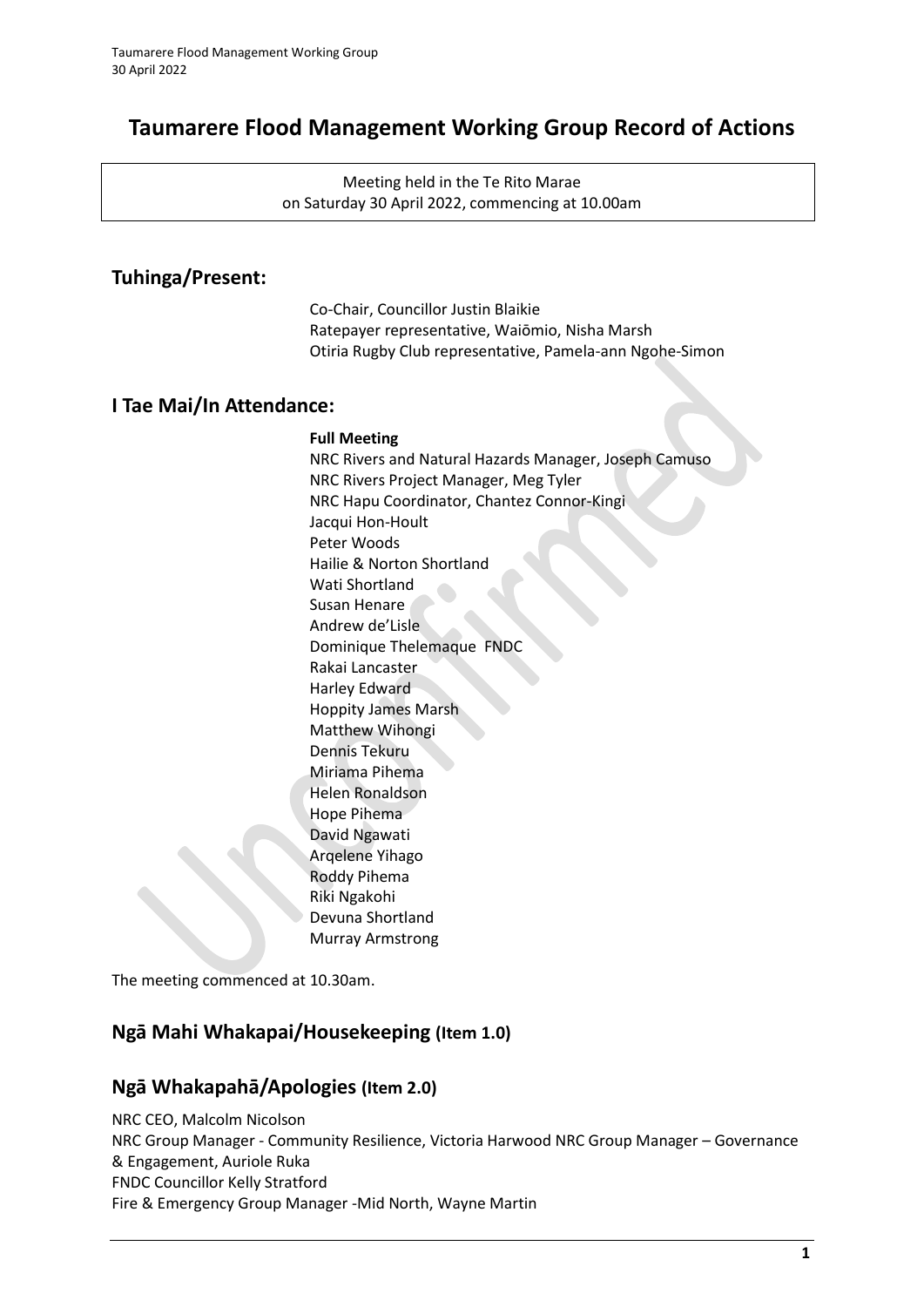Taumarere Flood Management Working Group 30 April 2022

Rowena Tana KiwiRail- Eric Hennephof KiwiRail- Steven Thomas Waka Kotahi- Warren Feek Margie Kemp Buffalo Brown James Sinclair Ngawati

## **Record of Actions – 13 November 2021 (Item 3.1)**

**Presented by:** NRC Rivers and Natural Hazards Manager, Joseph Camuso

### **Agreed action points:**

• Nil

## **Receipt of Action Sheet (Item 3.2)**

**Presented by:** NRC Rivers and Natural Hazards Manager, Joseph Camuso

### **Agreed action points:**

• Hydraulic Report from e-Waters to be sent with minutes

### **Cultural Assessment (Item 3.3)**

**Presented by:** NRC Hapu Coordinator, Chantez Connor-Kingi

NRC & hapu held a 5-day wananga out of Otiria Marae.

#### **Agreed action points:**

NRC to gather information regarding hapu & council partnership in water testing

## **Rubbish Clean-up (Item 3.4)**

#### **Presented by:** NRC Hapu Coordinator, Chantez Connor-Kingi

Korero around rubbish problem, solutions, to be taught in school. Suggestion to add areas to the council mow list as part of the concern of rubbish is that it can be easily hidden in unmanaged areas. Upgrade the maintenance schedules. Waka Kotahi present at meeting was impressed by the community rubbish pick up and would like to discuss it further with NRC.

#### **Agreed action points:**

- Waka Kotahi, NTA (Northland Transportation Alliance) and NRC to discuss initiatives like the community rubbish day in Otiria.
- NRC to speak with FNDC regarding maintenance schedules of swales.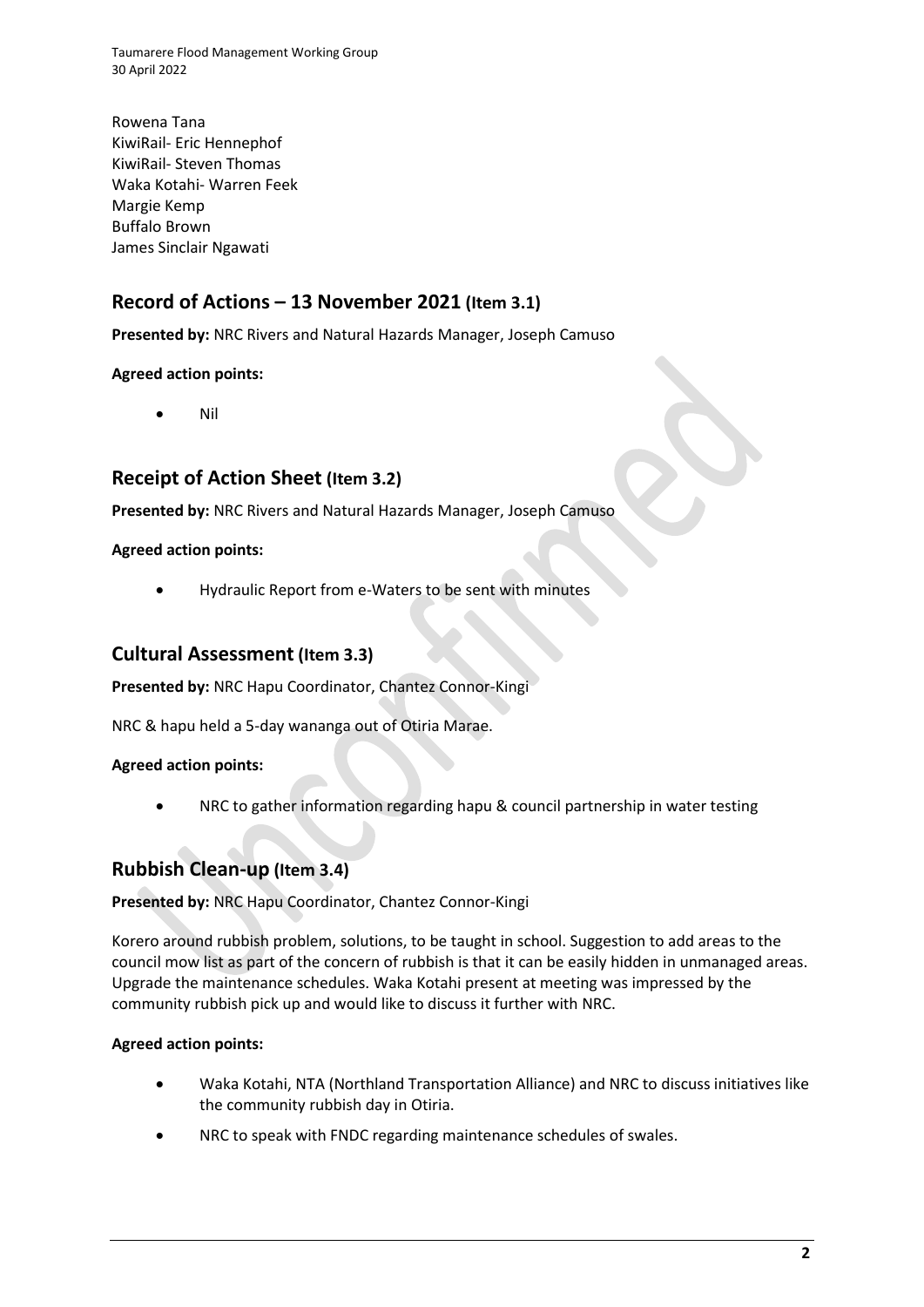# **Spillway and Bridge Update (Stage 1, Stage 2 and Stage 3) (Item 3.5)**

**Presented by:** NRC Hapu Coordinator, Chantez Connor-Kingi

Update on Stage 1, vegetation clearance and construction of downstream spillway and stopbank.

### **Agreed action points:**

• Nil

## **Waiomio Update (Item 3.6)**

### **Presented by:** NRC Hapu Coordinator, Chantez Connor-Kingi

Rock wall stabilising the road to Waiomio. Nisha Marsh korero around the importance of this mahi to their community.

### **Agreed action points:**

• Nil

## **Budget (Item 3.8)**

### **Presented by:** NRC Rivers and Natural Hazards Manager, Joseph Camuso

Questions regarding inflation and increasing construction costs. How will this affect the budget long term. Plan to go back to central govt. for further funding if we need it, highlighting success of the project so far.

### **Agreed action points:**

• Nil

## **Any other business (Item 3.9)**

**Presented by:** NRC Rivers and Natural Hazards Manager, Joseph Camuso

Recent heavy rainfall analysis for March 2022 event. Speaking about large events and how this is reflected in surface flooding, comments on the impacts of climate change. Korero around water tank fund, questions if the fund includes admin costs or is the fund purely for purchasing water tanks. Encourage everyone to submit an application to the water tank fund. Roddy raises concerns around AFFCO pond consents and Dam inspections.

### **Agreed action points:**

- Requested rainfall data to be shared with the minutes
- NRC to investigate consents around the AFFCO settlement ponds
- NRC to request AFFCO Dam report